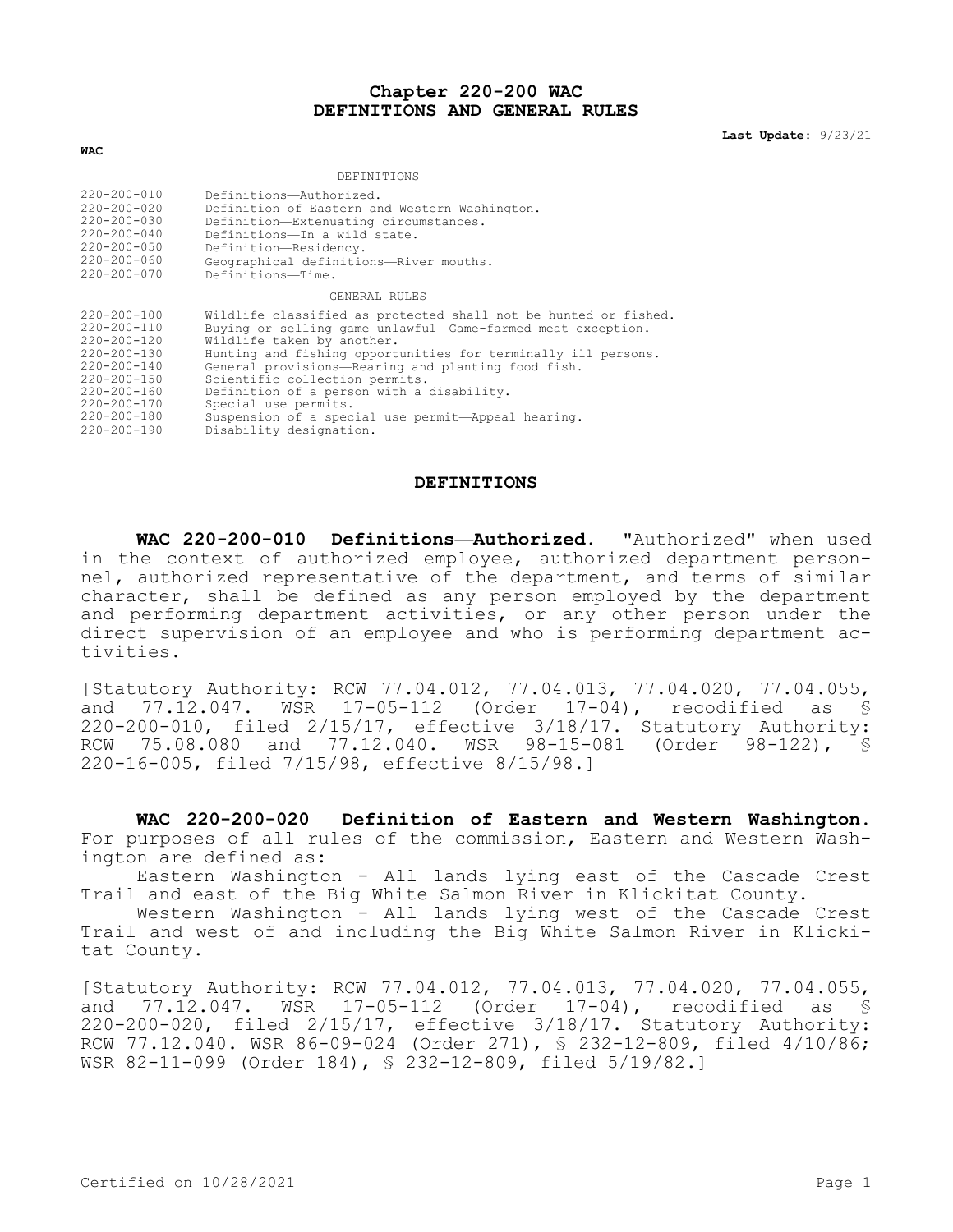**WAC 220-200-030 Definition—Extenuating circumstances.** "Extenuating circumstances" for purposes of this title mean circumstances that lessen the seriousness or magnitude of an act, and which are to be considered in determining if an individual is to be granted extraordinary relief. Such personal characteristics as age, education, fishing experience, and physical capability, as well as other personal characteristics, and such physical circumstances as weather, age of vessel, and vessel propulsion mechanism, as well as other physical circumstances, may be considered when reviewing a set of facts for extenuating circumstances.

[Statutory Authority: RCW 77.04.012, 77.04.013, 77.04.020, 77.04.055, and 77.12.047. WSR 17-05-112 (Order 17-04), recodified as § 220-200-030, filed 2/15/17, effective 3/18/17. Statutory Authority: RCW 75.08.080. WSR 90-03-068 (Order 90-05), § 220-16-410, filed 1/19/90, effective 2/19/90; WSR 89-15-032 (Order 89-61), § 220-16-410, filed 7/14/89.]

**WAC 220-200-040 Definitions—In a wild state.** "In a wild state," when used to describe a population of animals, means the population is naturally reproducing within the state.

[Statutory Authority: RCW 77.04.012, 77.04.013, 77.04.020, 77.04.055, and 77.12.047. WSR 17-05-112 (Order 17-04), amended and recodified as § 220-200-040, filed 2/15/17, effective 3/18/17. Statutory Authority: RCW 77.12.047. WSR 04-07-009 (Order 04-39), § 220-16-810, filed 3/4/04, effective 5/1/04.]

**WAC 220-200-050 Definition—Residency.** For purposes of establishing and maintaining residency in order to purchase and use a Washington state resident commercial or recreational hunting or fishing license, a resident license that is issued to a valid resident of Washington state remains valid for the remainder of the licensing year unless that person obtains a resident license in another state. When a person obtains a resident license in another state, the Washington state resident license becomes invalid.

[Statutory Authority: RCW 77.04.012, 77.04.013, 77.04.020, 77.04.055, and  $77.12.047$ . WSR  $17-05-112$  (Order  $17-04$ ), amended and recodified as § 220-200-050, filed 2/15/17, effective 3/18/17. Statutory Authority: RCW 77.12.047. WSR 02-16-069 (Order 02-181), § 220-20-001, filed 8/6/02, effective 9/6/02.]

**WAC 220-200-060 Geographical definitions—River mouths.** Unless otherwise defined, any reference to the mouths of rivers or streams shall be construed to include those waters of any river or stream, including sloughs and tributaries, upstream and inside of a line projected between the outermost uplands at the mouth. The term "outermost upland" shall be construed to mean those lands not covered by water during an ordinary high tide.

[Statutory Authority: RCW 77.04.012, 77.04.013, 77.04.020, 77.04.055, and 77.12.047. WSR 17-05-112 (Order 17-04), recodified as §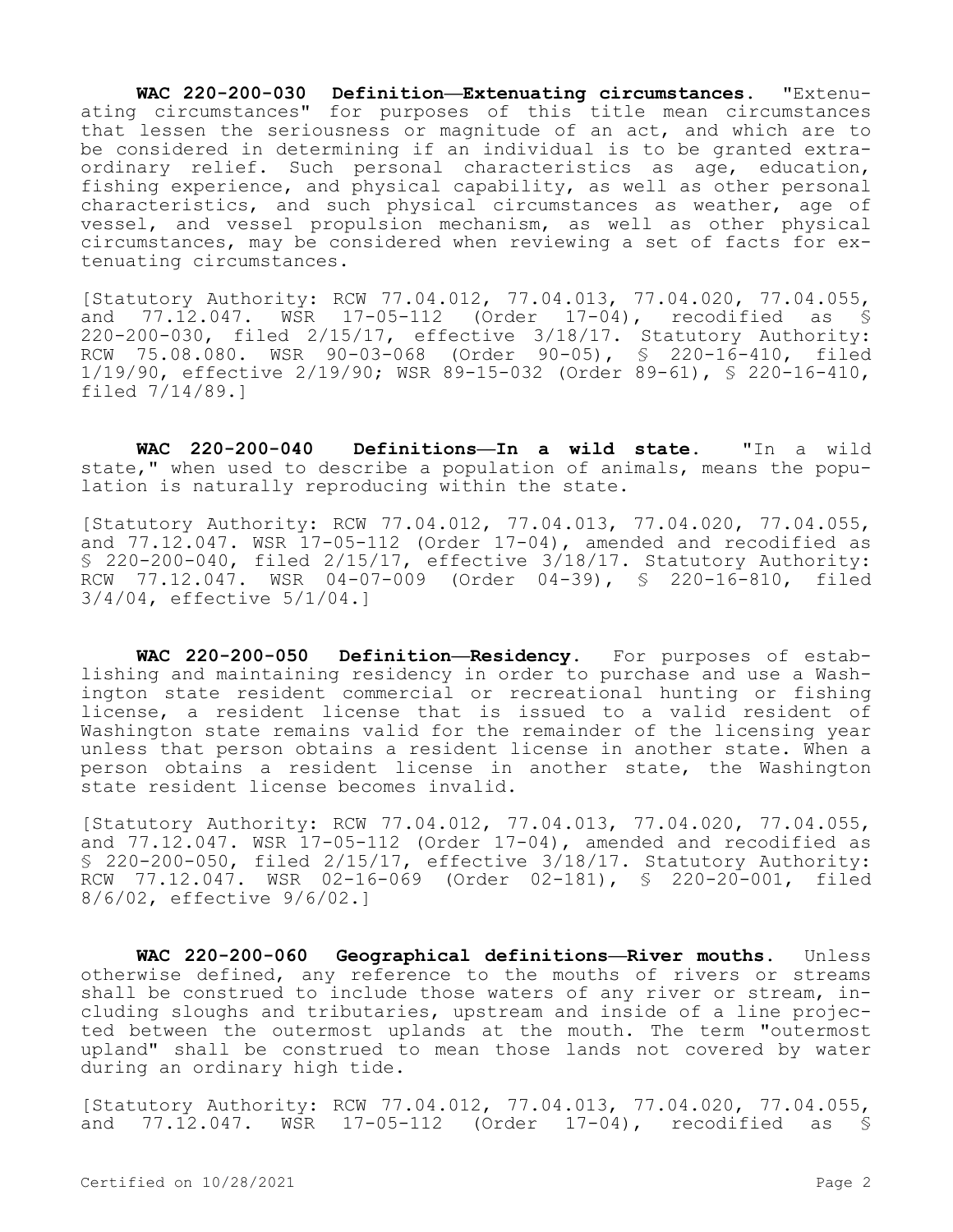220-300-060, filed 2/15/17, effective 3/18/17; Order 817, § 220-16-245, filed 5/29/69. Formerly WAC 220-16-020 (part).]

**WAC 220-200-070 Definitions—Time.** All times referred to in any order or regulation shall be Pacific Standard Time, except that during the period from the first Sunday in April through the last Sunday in October all times referred to shall be Pacific Daylight Time.

[Statutory Authority: RCW 77.04.012, 77.04.013, 77.04.020, 77.04.055, and 77.12.047. WSR 17-05-112 (Order 17-04), amended and recodified as § 220-200-070, filed 2/15/17, effective 3/18/17. Statutory Authority: RCW 75.08.080, 77.12.040. WSR 00-08-038 (Order 00-29), § 220-16-345, filed 3/29/00, effective 5/1/00; Order 1193, § 220-16-345, filed 3/4/75; Order 817, § 220-16-345, filed 5/29/69. Formerly WAC 220-16-030 (part).]

## **GENERAL RULES**

**WAC 220-200-100 Wildlife classified as protected shall not be hunted or fished.** Protected wildlife are designated into three subcategories: Threatened, sensitive, and other.

(1) Threatened species are any wildlife species native to the state of Washington that are likely to become endangered within the foreseeable future throughout a significant portion of their range within the state without cooperative management or removal of threats. Protected wildlife designated as threatened include:

| Common Name            | Scientific Name           |
|------------------------|---------------------------|
| western gray squirrel  | Sciurus griseus           |
| sea otter              | Enhydra lutris            |
| green sea turtle       | Chelonia mydas            |
| Mazama pocket gopher   | Thomomys mazama           |
| American white pelican | Pelecanus erythrorhynchos |

(2) Sensitive species are any wildlife species native to the state of Washington that are vulnerable or declining and are likely to become endangered or threatened in a significant portion of their range within the state without cooperative management or removal of threats. Protected wildlife designated as sensitive include:

| Scientific Name              |
|------------------------------|
| <i>Eschrichtius robustus</i> |
| Gavia immer                  |
| Plethodon larselli           |
| Prosopium coulteri           |
| Cottus marginatus            |
| Novumbra hubbsi              |
|                              |

## (3) Other protected wildlife include:

| Common Name    | Scientific Name   |
|----------------|-------------------|
| cony or pika   | Ochotona princeps |
| least chipmunk | Tamias minimus    |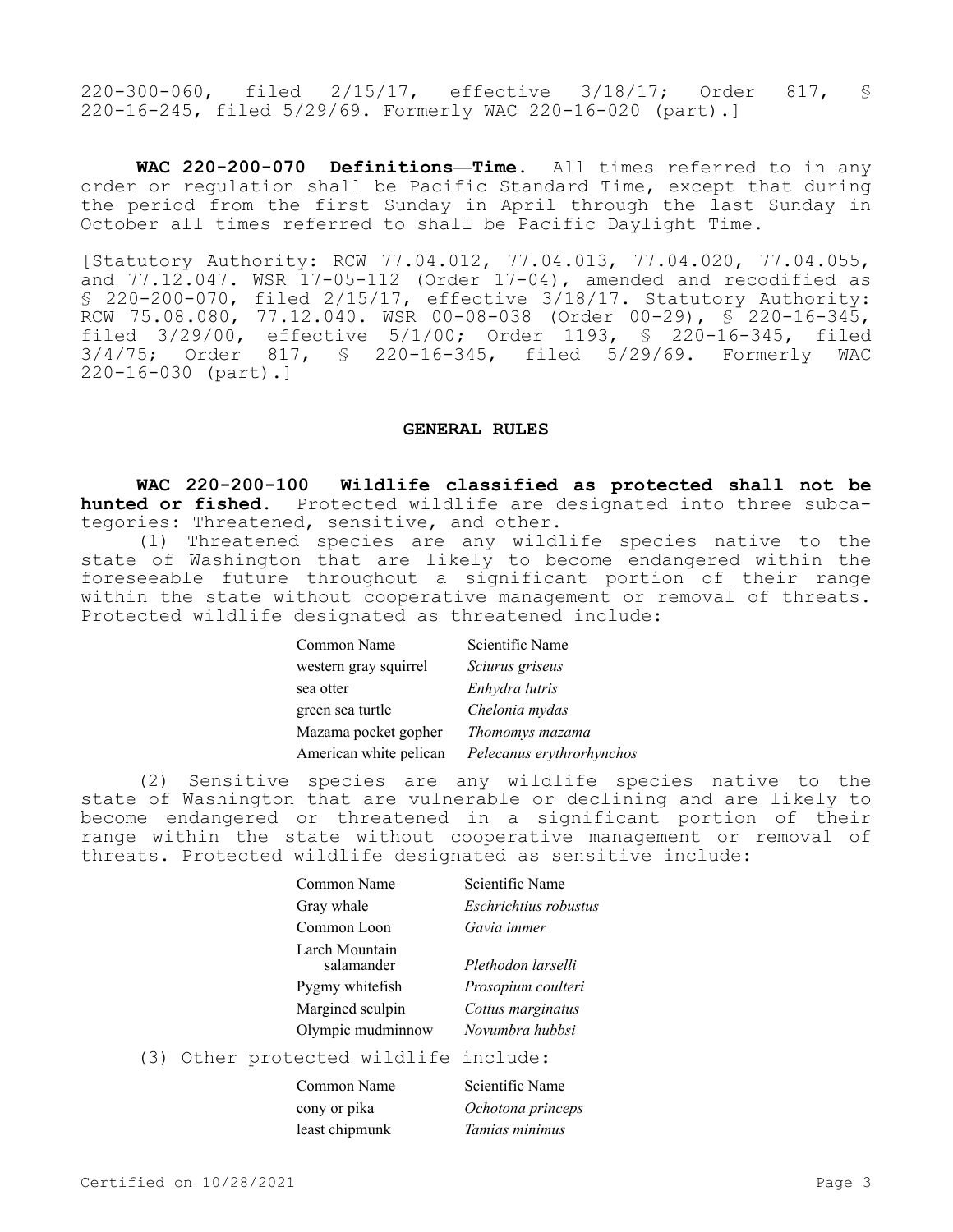| Common Name                                   | Scientific Name             |
|-----------------------------------------------|-----------------------------|
| yellow-pine chipmunk                          | Tamias amoenus              |
| Townsend's chipmunk                           | Tamias townsendii           |
| red-tailed chipmunk                           | Tamias ruficaudus           |
| hoary marmot                                  | Marmota caligata            |
| Olympic marmot                                | Marmota olympus             |
| Cascade golden-<br>mantled ground<br>squirrel | Callospermophilus saturatus |
| golden-mantled ground<br>squirrel             | Callospermophilus lateralis |
| Washington ground<br>squirrel                 | Urocitellus washingtoni     |
| red squirrel                                  | Tamiasciurus hudsonicus     |
| Douglas squirrel                              | Tamiasciurus douglasii      |
| northern flying squirrel                      | Glaucomys sabrinus          |
| Humboldt's flying<br>squirrel                 | Glaucomys oregonensis       |
| wolverine                                     | Gulo gulo                   |
| painted turtle                                | Chrysemys picta             |
| California mountain<br>kingsnake              | Lampropeltis zonata         |

All birds not classified as game birds, predatory birds or endangered species, or designated as threatened species or sensitive species; all bats, except when found in or immediately adjacent to a dwelling or other occupied building; mammals of the order *Cetacea*, including whales, porpoises, and mammals of the order *Pinnipedia* not otherwise classified as endangered species, or designated as threatened species or sensitive species. This section shall not apply to hair seals and sea lions which are threatening to damage or are damaging commercial fishing gear being utilized in a lawful manner or when said mammals are damaging or threatening to damage commercial fish being lawfully taken with commercial gear.

[Statutory Authority: RCW 77.04.012, 77.04.013, 77.04.020, 77.04.055, and 77.12.020. WSR 21-20-010 (Order 21-196), § 220-200-100, filed 9/23/21, effective 10/24/21. Statutory Authority: RCW 77.04.012, 77.04.055, 77.12.047, and 77.12.240. WSR 21-13-032 (Order 21-60), § 220-200-100, filed 6/10/21, effective 7/11/21. Statutory Authority: RCW 77.04.012, 77.04.013, 77.04.055, 77.12.020, and 77.12.047. WSR 18-17-153 (Order 18-207), § 220-200-100, filed 8/21/18, effective 9/21/18. Statutory Authority: RCW 77.04.012, 77.04.055, 77.12.020, and 77.12.047. WSR 17-20-030 (Order 17-254), § 220-200-100, filed 9/27/17, effective 10/28/17. Statutory Authority: RCW 77.04.012, 77.04.013, 77.04.020, 77.04.055, and 77.12.047. WSR 17-05-112 (Order 17-04), recodified as § 220-200-100, filed 2/15/17, effective 3/18/17. Statutory Authority: RCW 77.04.012, 77.04.055, 77.12.020, and 77.12.047. WSR 17-02-084 (Order 17-02), § 232-12-011, filed 1/4/17, effective 2/4/17; WSR 15-10-021 (Order 14-95), § 232-12-011, filed 4/27/15, effective 5/28/15. Statutory Authority: RCW 77.12.047, 77.12.020. WSR 08-03-068 (Order 08-09), § 232-12-011, filed 1/14/08, effective 2/14/08; WSR 06-04-066 (Order 06-09), § 232-12-011, filed 1/30/06, effective 3/2/06. Statutory Authority: RCW 77.12.047, 77.12.655, 77.12.020. WSR 02-11-069 (Order 02-98), § 232-12-011, filed 5/10/02, effective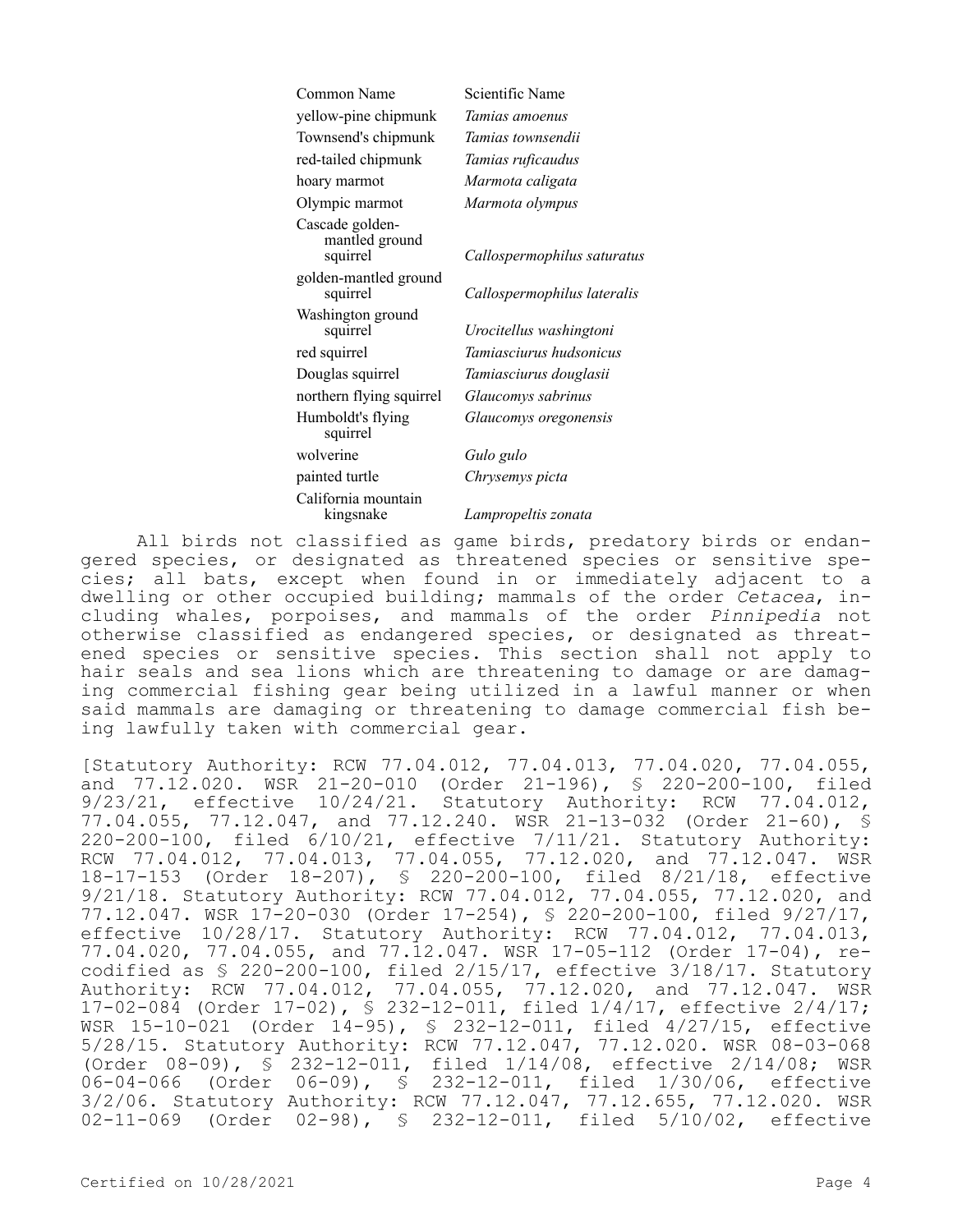6/10/02. Statutory Authority: RCW 77.12.047. WSR 02-08-048 (Order 02-53), § 232-12-011, filed 3/29/02, effective 5/1/02; WSR 00-17-106 (Order 00-149), § 232-12-011, filed 8/16/00, effective 9/16/00. Statutory Authority: RCW 77.12.040, 77.12.010, 77.12.020, 77.12.770. WSR 00-10-001 (Order 00-47), § 232-12-011, filed 4/19/00, effective 5/20/00. Statutory Authority: RCW 77.12.040, 77.12.010, 77.12.020, 77.12.770, 77.12.780. WSR 00-04-017 (Order 00-05), § 232-12-011, filed 1/24/00, effective 2/24/00. Statutory Authority: RCW 77.12.020. WSR 98-23-013 (Order 98-232), § 232-12-011, filed 11/6/98, effective 12/7/98. Statutory Authority: RCW 77.12.040. WSR 98-10-021 (Order 98-71), § 232-12-011, filed 4/22/98, effective 5/23/98. Statutory Authority: RCW 77.12.040 and 75.08.080. WSR 98-06-031, § 232-12-011, filed 2/26/98, effective 5/1/98. Statutory Authority: RCW 77.12.020. WSR 97-18-019 (Order 97-167), § 232-12-011, filed 8/25/97, effective 9/25/97. Statutory Authority: RCW 77.12.040, 77.12.020, 77.12.030 and 77.32.220. WSR 97-12-048, § 232-12-011, filed 6/2/97, effective 7/3/97. Statutory Authority: RCW 77.12.020. WSR 93-21-027 (Order 615), § 232-12-011, filed 10/14/93, effective 11/14/93; WSR 90-11-065 (Order 441), § 232-12-011, filed 5/15/90, effective 6/15/90. Statutory Authority: RCW 77.12.040. WSR 89-11-061 (Order 392), § 232-12-011, filed 5/18/89; WSR 82-19-026 (Order 192), § 232-12-011, filed 9/9/82; WSR 81-22-002 (Order 174), § 232-12-011, filed 10/22/81; WSR 81-12-029 (Order 165), § 232-12-011, filed 6/1/81.]

**WAC 220-200-110 Buying or selling game unlawful—Game-farmed meat exception.** (1) It is unlawful to offer for sale, sell, purchase, or barter edible parts of wild animals or game birds. It is unlawful to offer for sale, sell, purchase, or barter edible parts of game fish, except pursuant to RCW 77.65.480.

(2) It is unlawful to offer for sale, sell, purchase, or barter the nonedible parts of wild animals, game birds, or game fish if:

(a) The possession, sale, selling, purchase, or barter is prohibited by federal regulations;

(b) The wild animals, game birds, or game fish were taken in violation of any law or regulation in any jurisdiction, and the seller, purchaser, or person bartering knew the animal, bird, or fish was illegally taken; or

(c) The nonedible parts are of bighorn sheep or mountain goat; bear gall bladders; claws or teeth of bear that are not permanently attached to a full bear skin or mounted bear; or velvet antlers of deer, elk, or moose; and a permit has not been granted by the department allowing for the sale, purchase, or barter of any of the animal parts listed in this subsection (2)(c).

(3) For purposes of subsection (2)(c) of this section, all of those parts are considered "nonedible" even if they are used for human consumption.

(4) Under RCW 77.15.194, it is unlawful to knowingly buy, sell, or otherwise exchange, or to offer to buy, sell, or otherwise exchange, the raw fur or carcass of a wild animal trapped in Washington with a body-gripping trap, whether or not the animal is trapped pursuant to a permit.

(5) It is unlawful to offer for sale, sell, purchase, or barter game-farm raised deer and elk, unless the following conditions have been met: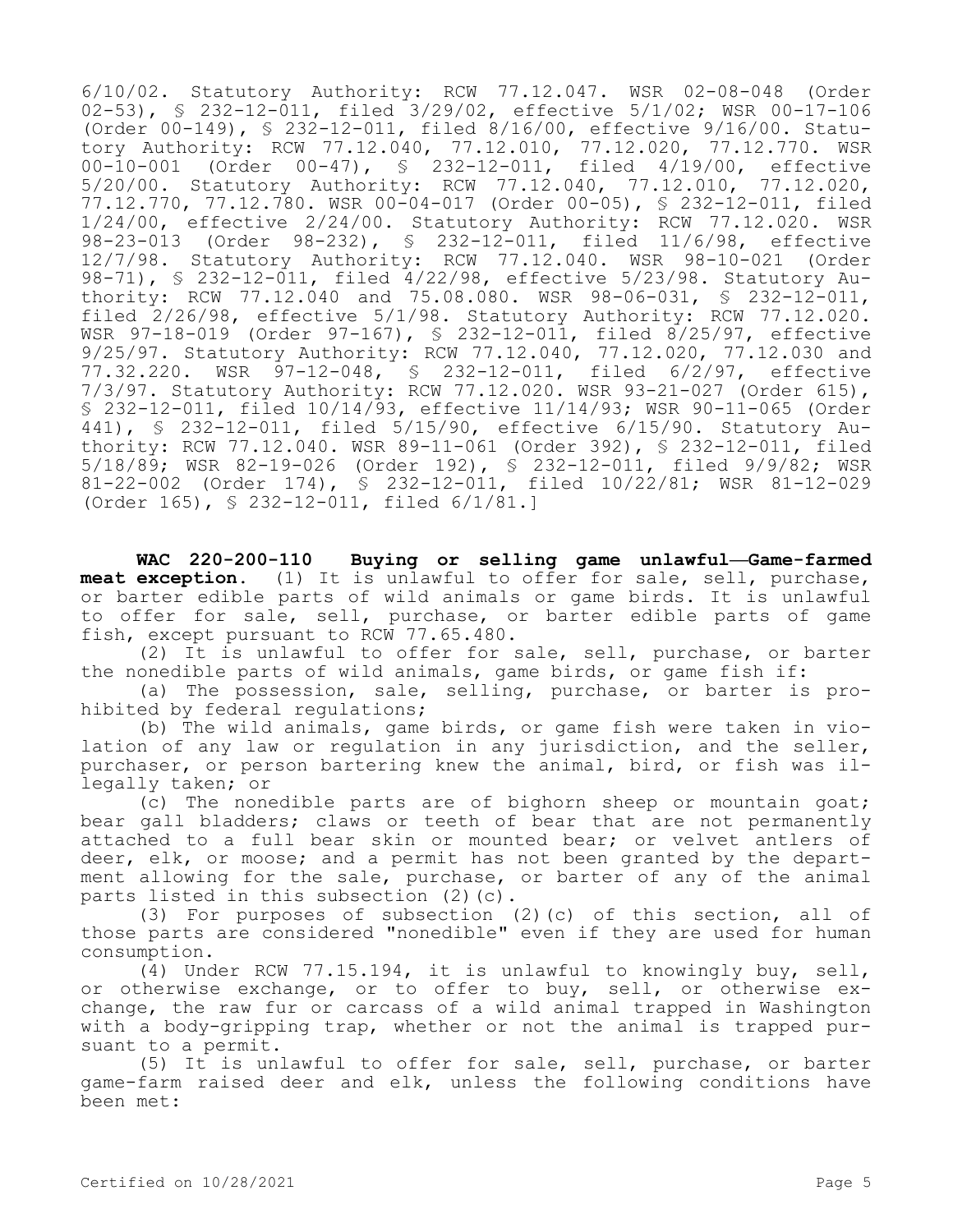(a) Proof of the source of the game-farmed meat is maintained with the meat until the meat is consumed or exported. Qualifying proof includes sales or purchase invoices or receipts containing the following information in the English language:

(i) Name of seller or importer;

(ii) Name of the company selling the meat;

(iii) The date of sale;

(iv) The quantity of meat sold; and

(v) The species of the meat sold.

(b) The meat is imported from a U.S. licensed game farm, or a game farm in another country.

(c) The meat is boned, and only the meat is imported.

(d) The meat is packaged for retail sale prior to importation into this state.

(6) A violation of subsection (4) of this section is punishable under RCW 77.15.194. The remaining subsections in this section are punishable under RCW 77.15.260.

(7) If you request a written permit to offer for sale, sell, purchase, or barter the nonedible parts of wild animals listed in subsection (2)(c) of this section, and your request is denied, you have a right to a hearing under the provisions of chapter 34.05 RCW. In order to obtain a hearing, you must notify the department, in writing, within forty-five days of the date of the letter denying your permit. The address to send hearing requests to is:

The Washington Department of Fish and Wildlife Legal Affairs - Office of the Director Post Office Box 43137 Olympia, Washington 98504-3137

If you do not request a hearing to contest denial of the permit, the permit denial will become effective forty-five days following the denial.

[Statutory Authority: RCW 77.04.012, 77.04.013, 77.04.020, 77.04.055, and 77.12.047. WSR 17-05-112 (Order 17-04), recodified as § 220-200-110, filed 2/15/17, effective 3/18/17. Statutory Authority: RCW 77.04.020 and 77.12.047. WSR 11-07-065 (Order 11-38), S 232-12-071, filed 3/21/11, effective 4/21/11. Statutory Authority: RCW 77.12.047. WSR 06-17-102 (Order 06-209), § 232-12-071, filed 8/16/06, effective 9/16/06. Statutory Authority: RCW 77.12.040, 77.12.020, 77.32.070, 77.32.530. WSR 01-10-048 (Order 01-69), § 232-12-071, filed 4/26/01, effective 5/27/01. Statutory Authority: RCW 77.12.040. WSR 82-04-034 (Order 177), § 232-12-071, filed 1/28/82; WSR 81-12-029 (Order 165), § 232-12-071, filed 6/1/81. Formerly WAC 232-12-171.]

**WAC 220-200-120 Wildlife taken by another.** It is unlawful to possess wildlife taken during the open season by another unless it is accompanied by a statement which shows the name, address, hunting, fishing or other license or permit number and signature of the taker, the date, county and game management unit where taken.

[Statutory Authority: RCW 77.04.012, 77.04.013, 77.04.020, 77.04.055, and 77.12.047. WSR 17-05-112 (Order 17-04), recodified as § 220-200-120, filed 2/15/17, effective 3/18/17. Statutory Authority: RCW 77.12.040. WSR 81-12-029 (Order 165), § 232-12-077, filed 6/1/81. Formerly WAC 232-12-210.]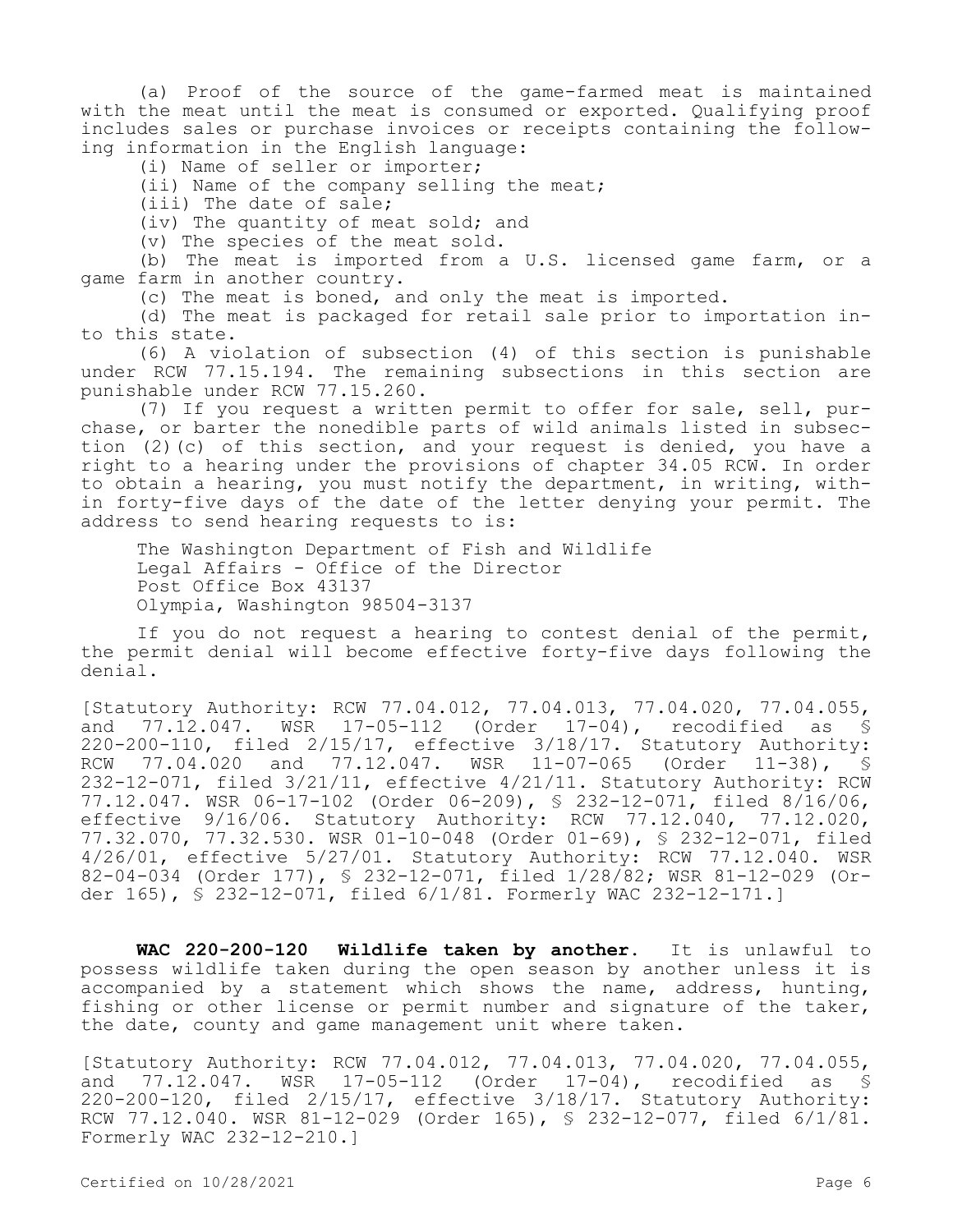**WAC 220-200-130 Hunting and fishing opportunities for terminally ill persons.** Pursuant to RCW 77.32.565 the director is authorized to provide special hunting opportunities for terminally ill persons. The director may establish criteria for application and award of these special opportunities.

(1) The director is authorized to receive special permits from donors and redistribute them to terminally ill persons.

(2) The director may issue special permits allowing the harvest or catch of fish and game as exceptions or additions to other rules established by the commission.

(3) The director may make agreements with landowners to provide access for special hunting and fishing opportunities.

(4) The director may also make agreements with others to assist the terminally ill in facilitating the harvest or catch of fish and game.

The director shall report annually to the fish and wildlife commission the number and types of opportunities provided to terminally ill persons.

[Statutory Authority: RCW 77.04.012, 77.04.013, 77.04.020, 77.04.055, and 77.12.047. WSR 17-05-112 (Order 17-04), recodified as § 220-200-130, filed 2/15/17, effective 3/18/17. Statutory Authority: RCW 77.12.047, 77.12.020, 77.12.570, 77.12.210, 77.12.150, 77.12.240. WSR 09-09-083 (Order 09-53), § 232-12-840, filed 4/15/09, effective 5/16/09.]

**WAC 220-200-140 General provisions—Rearing and planting food fish.** It is unlawful for any person, group, corporation, association, or governmental entity to plant or release any food fish into the waters of the state of Washington without first obtaining a permit from the department. The department may not issue a permit unless the following time periods are observed and information is provided to the department prior to planting:

(1) Thirty days prior to obtaining or importing food fish or food fish eggs, fry, or fingerlings with the intention of planting them in Washington state waters, the person, group, corporation, association, or governmental entity must provide the department with information regarding the:

(a) Source of the food fish or food fish eggs, fry, or fingerlings;

(b) Species, race, and size of the food fish or food fish eggs, fry, or fingerlings; and

(c) Time and place for the proposed release or other disposition of the food fish to be planted.

(2) Thereafter, the department will examine the provided information and determine whether it should issue a permit. The department will not issue a permit if the planting:

(a) Presents an important conflict or competition to the established stocks in the waters to be planted;

(b) Conflicts with the department's overall management plan for the waters in which the planting is proposed;

(c) Would cause a significant decrease in the abundance of stocks already present; or

(d) Would significantly inhibit the ability to harvest existing stocks.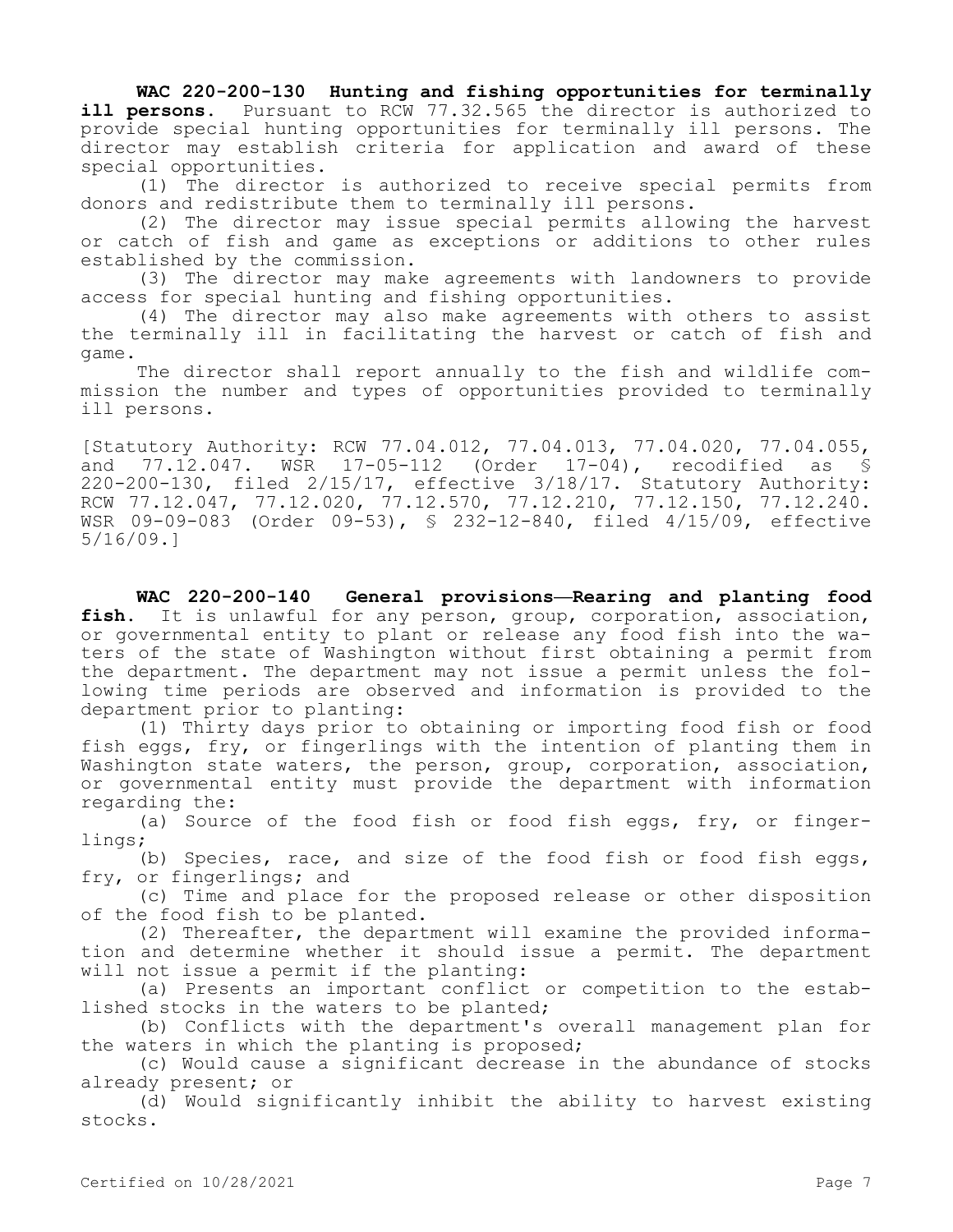(3) Thirty days prior to planting, and within 10 days of the actual plant, the permittee must make the food fish to be released available to the department for inspection for disease. If the department representative inspecting the fish is not satisfied the food fish are disease-free or otherwise in a condition specified in subsection (2) of this section, then the department representative may not allow the food fish to be released in state waters, and may automatically withdraw any prior department approval for the planting. In lieu of actual department inspection, the department will consider a certification by department-approved pathologists that the food fish to be released are disease-free.

(4) Any person, group, corporation, association or governmental entity intending to release food fish in the waters of the state, must report to the department immediately the outbreak of any disease among the food fish, food fish eggs, fry or fingerlings intended to be released. If an outbreak presents a threat to a state fishery resource, the department may immediately order actions necessary to protect the state's fisheries in a manner satisfactory to the department, including quarantine or destruction of stocks, sterilization of closures and facilities, cessation of activities, and disposal of the infected fish.

(5) It is unlawful to brand, tattoo, tag, fin-clip, or otherwise mark food fish covered under a permit under this section for identification without prior approval by the department.

(6) It is unlawful to construct or operate facilities for food fish propagating or rearing without first obtaining a permit from the department. The department may not issue a permit unless the entity wanting to propagate or rear the fish provides the following information prior to beginning construction of a facility:

(a) The species to be produced in the facility or otherwise affected by the facility;

(b) A general plan of times and places for the proposed releases or other disposition;

(c) The size, age, and maturity of the food fish to be released; and

(d) Functional plans for constructing the facility.

(7) Once the department receives the information required under subsection (6) of this section, it will examine the information and determine whether the facility construction permit should be issued. The department will not issue a permit if the proposed planting, release, or operational scheme:

(a) Presents an important conflict or competition to established stocks of food fish;

(b) Conflicts with the department's overall management plan for the waters or areas to be planted;

(c) Would cause a significant decrease in the abundance of stocks already present; or

(d) Will significantly inhibit the ability to harvest existing stocks.

(8) The department may revoke a permit for construction or operation of a propagation facility if any food fish are planted, released, or otherwise disposed of by entity that holds a construction or operation permit under this section and does not, prior to planting or releasing the fish, provide the department with the required information and secure any additional permits this section requires.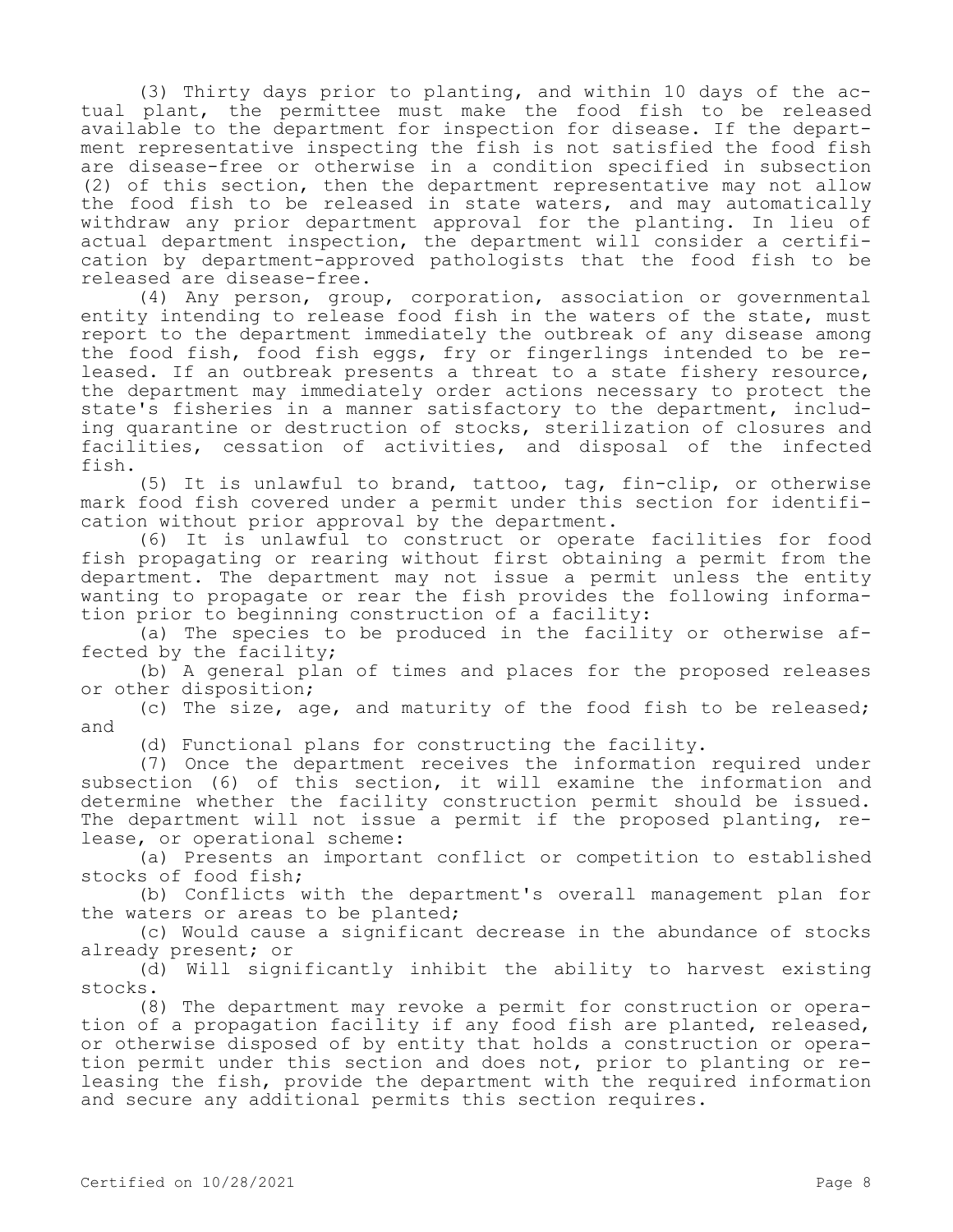(9) The department will establish an advisory committee of potentially affected groups to provide technical input on the requirements of this section.

[Statutory Authority: RCW 77.04.012, 77.04.013, 77.04.020, 77.04.055, and 77.12.047. WSR 17-05-112 (Order 17-04), recodified as § 220-200-140, filed 2/15/17, effective 3/18/17. Statutory Authority: RCW 77.04.012, 77.04.013, 77.04.055, 77.12.045, and 77.12.047. WSR 13-02-043 (Order 12-290), § 220-20-040, filed 12/21/12, effective 1/21/13; Order 76-96, § 220-20-040, filed 9/23/76.]

**WAC 220-200-150 Scientific collection permits.** (1) The following definitions apply to this section:

(a) "Collect" means to take control or to attempt to take control of fish, shellfish, wildlife, or the nests of birds. Collect does not include transitory holding of reptiles, amphibians and invertebrates solely for identification purposes.

(b) "Display" means to place or locate fish, shellfish, wildlife, or the nests of birds, so that public viewing is allowed.

(c) "Encountered" means targeted or nontargeted specimens captured, handled or physically affected by the collecting activity.

(d) "Project" means a planned undertaking of common temporal or geographical activities to reach a common objective. Multiple activities of a similar nature may be grouped under a single project.

(e) "Research" means scientific investigation, and includes education. Electrofishing is a form of scientific investigation.

(f) "Scientific collection permit" and "scientific permit" as referenced in RCW 77.15.660 and 77.32.240 have the same meaning.

(2) It is unlawful for any person to collect fish, shellfish, wildlife, or the nests of birds for research or display purposes on the lands or in the waters of the state of Washington for species, by means, in amounts, or in such condition not authorized under personal use or commercial rules, or in violation of any rule prohibiting possession of unclassified wildlife or prohibited aquatic species, without first obtaining a permit from the department. It is unlawful to fail to comply with any of the provisions of the permit and it is unlawful to buy or sell fish, shellfish, wildlife, or the nests of birds taken under the permit, and it is unlawful to consume or offer for human consumption any fish, shellfish, or wildlife taken under the permit.

(3) Application procedure:

(a) All applications for scientific collection must be submitted on a department application form and delivered to the department office in Olympia. Approval or denial of a scientific collection permit application will be given no more than sixty days after receipt of a complete application.

(b) A separate permit application must be submitted for each project.

(c) Each request for a permit to collect for research purposes must be accompanied by the following information:

(i) A study title.

(ii) A statement of the applicant's qualifications for conducting the project. A statement of the qualifications of anyone conducting activities under the permit, including experience with the methodology of the proposed collection, and the applicant's access to facilities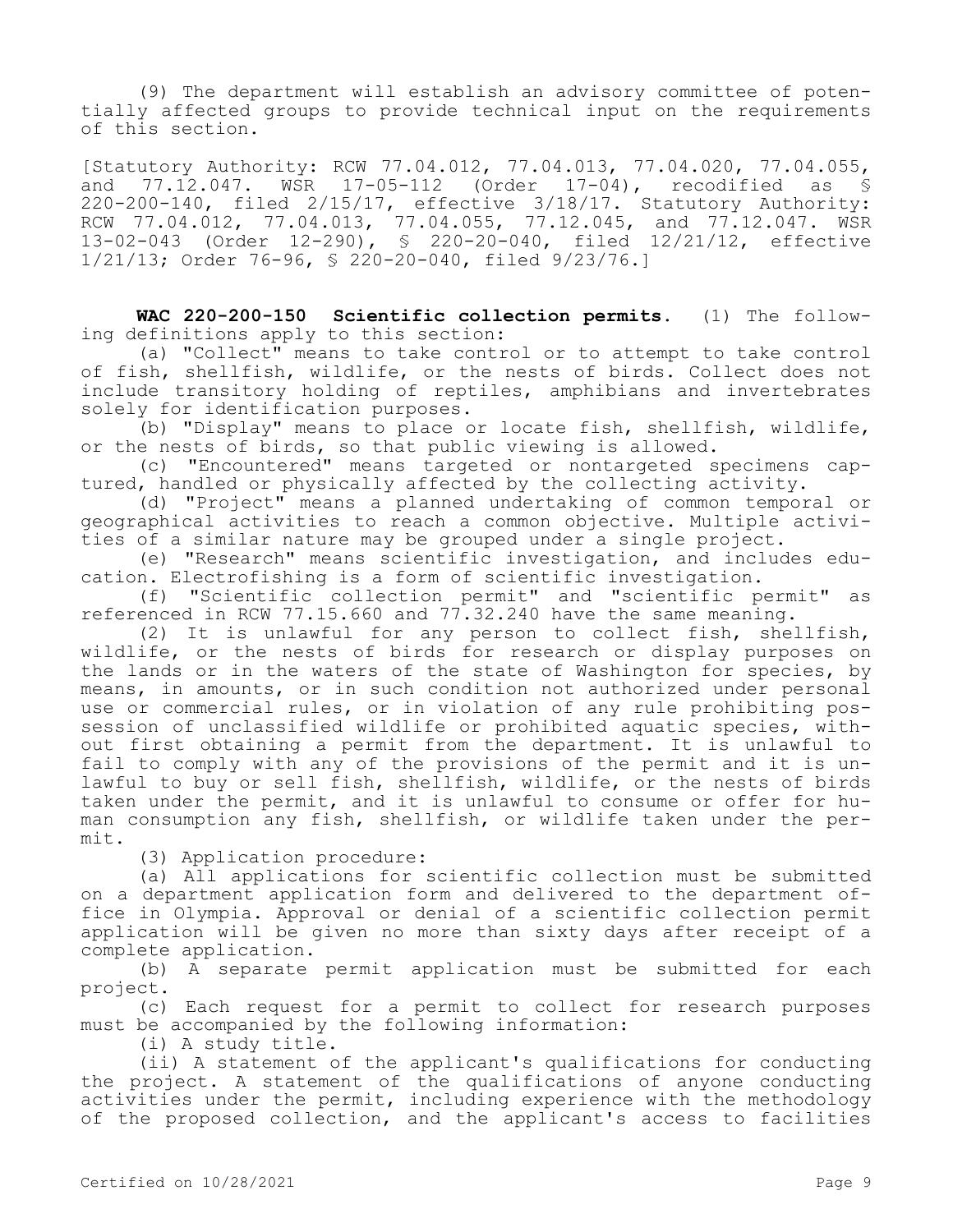and competence to care for the specimens to be collected, if the collected specimens will be retained in live form by the applicant.

(iii) A study plan which includes: Specific objective(s) for the proposed project including defining an identifiable end point or conclusion toward which efforts are to be directed; the justification for the project; methodology of collection; project start and end dates; project location including county name; names of participants in the collection; names and numbers of species expected to be collected or encountered; and proposed final disposition of specimens collected. Students under the direct on-site supervision of an instructor in an official course of study under an accredited educational institution may collect on behalf of the instructor holding a scientific collection permit and are not required to be listed on the permit.

(d) Each request for a permit to collect for display purposes must be accompanied by the following information:

(i) A statement of the qualifications of the applicant and all other persons conducting activities under the permit, including experience with the methodology of the proposed collection, and, if live fish, shellfish or wildlife are to be displayed, the name of the publicly owned facility where the display will occur and the competence of the facility operators to care for the specimens.

(ii) A project description, which includes: Reason for display; project location including county name; methodology of collection; names of participants in the collection; names and numbers of species expected to be collected or encountered; display site; length of display; and proposed final disposition of specimens collected.

(e) Any application for a scientific collection permit using firearms must contain a statement that all persons who will use firearms are legally capable of possessing firearms.

(f) An amendment to a project application will be treated as a project application except for the addition or deletion of names of participants in the collection.

(4) Permit periods: Permits are valid for the project period, but not to exceed one year from the date of issuance, except multiyear permits, at the discretion of the department, may be issued for public health purposes.

(5) Reporting: A final report as specified in the permit conditions must be submitted to the department upon completion of the research or display project, and must be received by the department no later than 60 days after the expiration of the permit. Renewable annual permit holders must submit a report each year, and the report must be received by the department within 60 days of the anniversary date of the initial issuance date of the permit. In addition to the final or annual report, interim reports may be required. Issuance of additional permits or permit renewals are subject to prior submission of a project report.

(6) Permit granting and denial: Permits will normally be granted for requests which contribute to the body of fish, shellfish, or wildlife knowledge, increase or maximize the fish, shellfish, and wildlife resource, avoid damage to the various resources, and do not unnecessarily duplicate previous research. Permits will not be granted if the project conflicts with existing activities or conservation goals. Permits will not be granted if the applicant was a prior permit holder and failed to submit required reports. Permits may be denied if the applicant or any other person involved in the collection has a history of fish or wildlife violations or may be revoked if, during the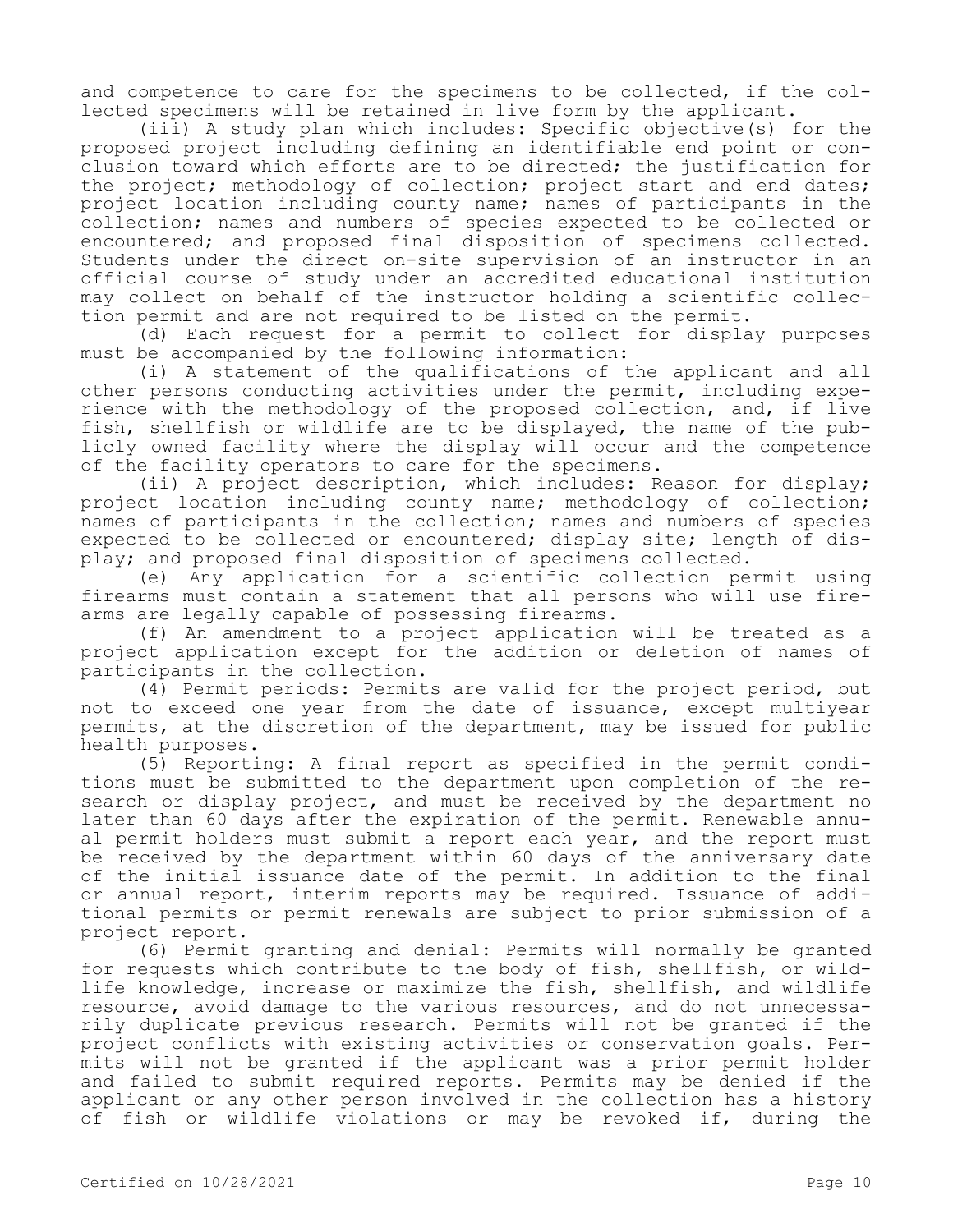project period, the applicant or any other person involved in the collection commits a fish or wildlife violation.

(7) Miscellaneous permit provisions:

(a) A copy of the scientific collection permit must be in the physical possession of any person exercising the privileges authorized by the permit. Only collection participants named under subsection (3)(c)(iii) or (d)(ii) of this section may collect under the permit.

(b) A scientific collection permit does not authorize the release of specimens collected under the permit except for an immediate release to the exact site where the collection occurred unless release is specifically allowed as a condition of the permit. Release at any other site requires a transport, release, or planting permit. The conditions of the permit may specify that no release of certain specimens will be allowed.

(c) If the scientific collection allows retention of specimens, an interim, final, or annual collection report for the period documenting when the specimen was collected must be retained for the period of retention of the specimen.

(d) As a condition of receiving a scientific collection permit, the applicant agrees that fish and wildlife officers may, at reasonable times and in a reasonable manner, inspect the specimens collected, as well as the permits, records and facilities of a permit holder.

(e) A scientific collection permit may be revoked for violating the conditions of the permit.

(8) Appeal procedure: A person who is denied a scientific collection permit, who disputes the conditions of a permit, or who has a permit revoked may appeal the department action. Appeals must be filed in writing, and delivered to Legal Services, Department of Fish and Wildlife, 600 Capitol Way N., Olympia, WA 98501-1091. Specific grounds for contesting the revocation, denial, or permit conditions must be stated in the appeal. An appeal will be held under the provisions of chapter 34.05 RCW, the Administrative Procedure Act.

[Statutory Authority: RCW 77.04.012, 77.04.013, 77.04.020, 77.04.055, and 77.12.047. WSR 17-05-112 (Order 17-04), recodified as § 220-200-150, filed 2/15/17, effective 3/18/17. Statutory Authority: RCW 77.12.047. WSR 06-07-081 (Order 06-47), § 220-20-045, filed 3/14/06, effective 4/14/06; Order 76-96, § 220-20-045, filed 9/23/76.]

**WAC 220-200-160 Definition of a person with a disability.** (1) "Person with a disability" for purposes of eligibility under disability designation means a person who has a permanent physical disability or permanent developmental disability which substantially impairs the person's ability to participate in recreational activities or to access department lands including, but not limited to:

(a) "Lower extremity disability," which means the person has a permanent lower extremity impairment and is not ambulatory over natural terrain without a lower extremity prosthesis or must permanently use a medically prescribed assistive device every time for mobility including, but not limited to, a wheelchair, crutch, walker, or oxygen bottle; or

(b) "Upper extremity disability," which means the person has a permanent upper extremity impairment and is physically limited in their ability to hold and safely operate a legal hunting or harvesting device.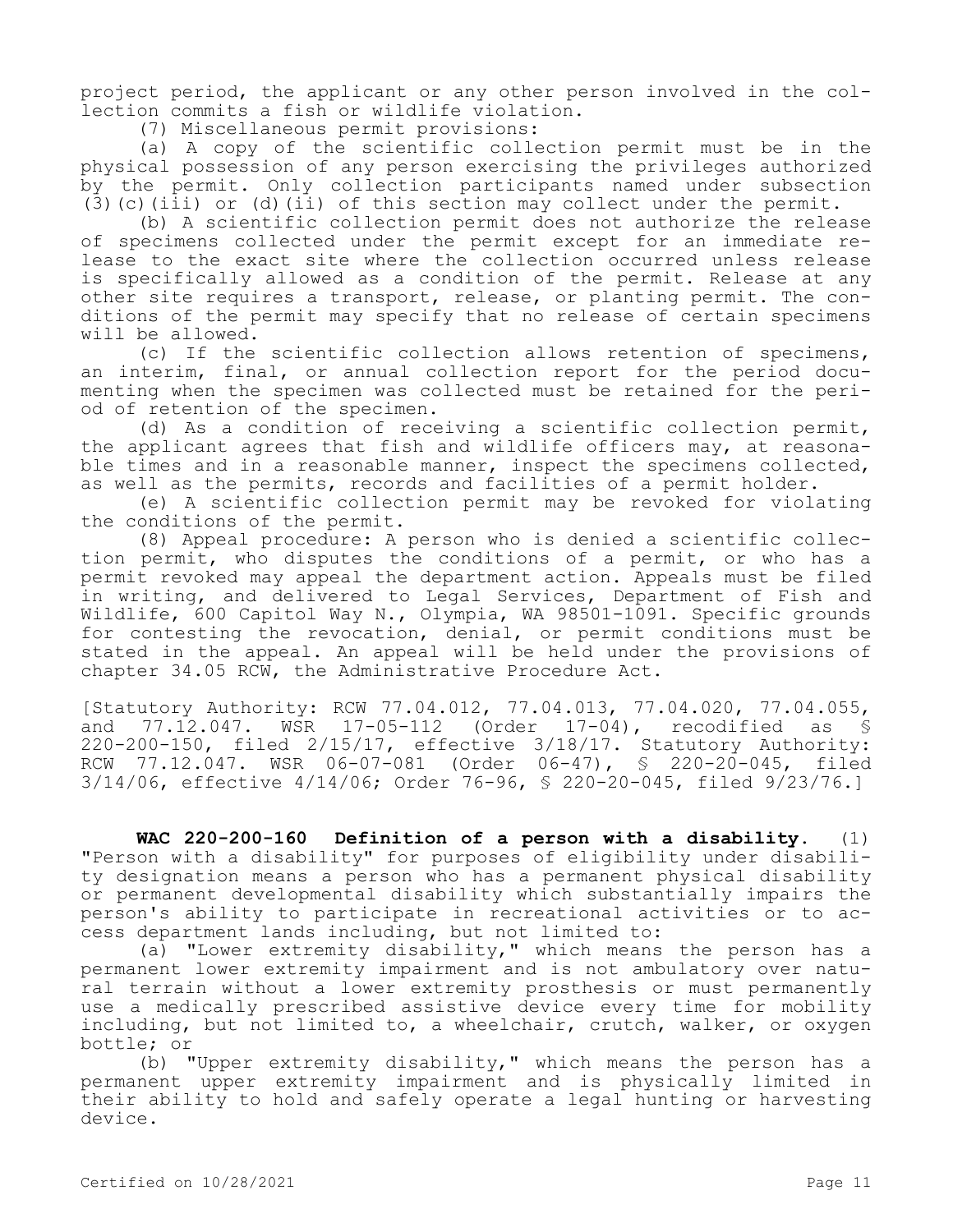(c) These definitions include, but are not limited to, persons with a permanent upper or lower extremity impairment who have lost the use of one or both upper or lower extremities, or who have a severe physical limitation in the use of one or both upper or lower extremities, or who have a diagnosed permanent disease or disorder which substantially impairs or severely interferes with mobility or the use of one or both upper or lower extremities.

(2) "Blind" or "visually impaired," which means:

(a) Having a central visual acuity that does not exceed 20/200 in the better eye with corrective lenses, or the widest diameter of the visual field does not exceed twenty degrees; or

(b) Having a severe loss of visual acuity ranging from 20/70 to 20/200 while retaining some visual function; or

(c) Having inoperable visual impairments including, but are not limited to: Albinism, aniridia, aphakia, cataracts, glaucoma, macular degeneration, or other similar diagnosed disease or disorder.

(3) "Developmental disability," which means a cognitive intellectual disability such as: Cerebral palsy, down syndrome, epilepsy, autism, or another neurological condition of an individual found to be closely related to an intellectual disability or to require treatment similar to that required for individuals with intellectual disabilities, which originates before the individual attains age eighteen, which has continued or can be expected to continue indefinitely, and which constitutes a substantial limitation to the individual.

[Statutory Authority: RCW 77.04.012, 77.04.013, 77.04.055, 77.12.047, 77.32.237, 77.32.238, and 77.32.400. WSR 18-16-074 (Order 18-162), § 220-200-160, filed 7/30/18, effective 8/30/18. Statutory Authority: RCW 77.04.020, 77.12.045, and 77.12.047. WSR 17-17-109, recodified as § 220-200-160, filed 8/21/17, effective 9/21/17. Statutory Authority: RCW 77.04.012, 77.04.013, 77.04.020, 77.04.055, and 77.12.047. WSR 17-05-112 (Order 17-04), recodified as § 220-413-150, filed 2/15/17, effective 3/18/17. Statutory Authority: RCW 77.12.047, 77.12.240, and 77.32.070. WSR 14-10-019 (Order 14-95), § 232-12-825, filed 4/25/14, effective 5/26/14.]

**WAC 220-200-170 Special use permits.** (1) A special use permit issued by the department sets forth terms and conditions to allow for reasonable accommodations for persons granted disability designation.

(2) A special use permit must be carried on the person acting under or using devices authorized by the special use permit.

(3) The terms for use granted by a special use permit, when provided as a reasonable modification, supersede department rules that conflict with the terms of the special use permit.

(4) It is unlawful to fail to abide by the conditions of a special use permit. Violation of this subsection is punishable under RCW 77.15.160 (6)(b), 77.15.230, or 77.15.750, or other statutes under chapter 77.15 RCW depending on the circumstances of the violation.

[Statutory Authority: RCW 77.04.012, 77.04.013, 77.04.055, 77.12.047, 77.32.237, 77.32.238, and 77.32.400. WSR 18-16-074 (Order 18-162), § 220-200-170, filed 7/30/18, effective 8/30/18. Statutory Authority: RCW 77.04.020, 77.12.045, and 77.12.047. WSR 17-17-109, recodified as § 220-200-170, filed 8/21/17, effective 9/21/17. Statutory Authority: RCW 77.04.012, 77.04.013, 77.04.020, 77.04.055, and 77.12.047. WSR 17-05-112 (Order 17-04), recodified as § 220-413-130, filed 2/15/17,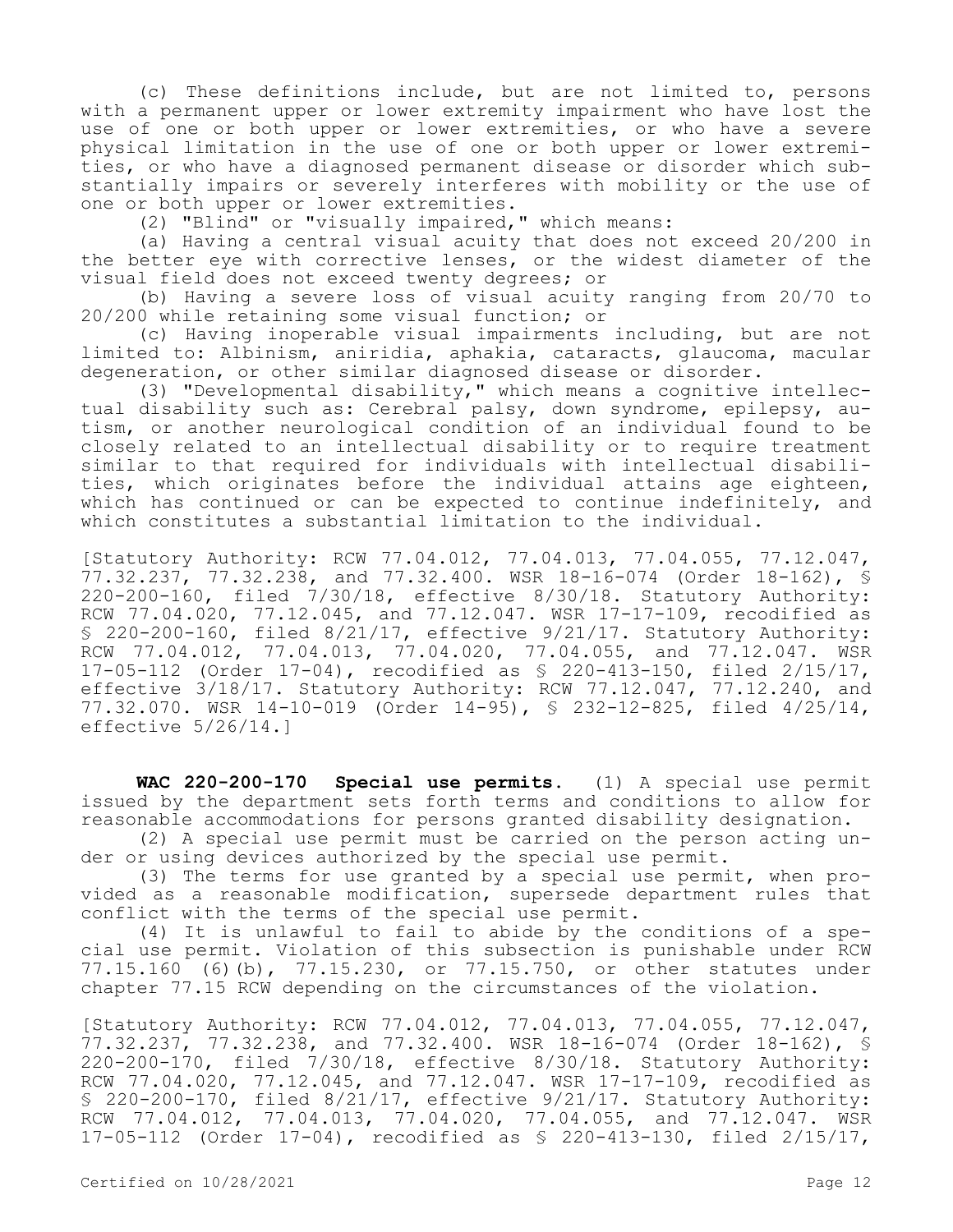effective 3/18/17. Statutory Authority: RCW 77.12.047, 77.12.240, and 77.32.070. WSR 14-10-019 (Order 14-95), § 232-12-819, filed 4/25/14, effective 5/26/14.]

**WAC 220-200-180 Suspension of a special use permit—Appeal hearing.** (1) The department may suspend a person's special use permit for the following reasons and corresponding lengths of time:

(a) Upon conviction or any outcome in criminal court whereby a person voluntarily enters into a disposition that continues or defers the case for dismissal upon the successful completion of specific terms or conditions or is found to have committed an infraction under Title 77 RCW or the department's rules for an act committed while the person is using the special use permit, the department shall suspend the person's special use permit for two years;

(b) Upon conviction or any outcome in criminal court whereby a person voluntarily enters into a disposition that continues or defers the case for dismissal upon the successful completion of specific terms or conditions or is convicted of a misdemeanor or gross misdemeanor under Title 77 RCW or the department's rules for an act committed while the person is using the special use permit, the department shall suspend the person's special use permit for five years;

(c) Upon conviction or any outcome in criminal court whereby a person voluntarily enters into a disposition that continues or defers the case for dismissal upon the successful completion of specific terms or conditions or is convicted of trespass, reckless endangerment, criminal conspiracy, or making a false statement to law enforcement while hunting, fishing, or engaging in any activity regulated by the department, the department shall suspend the person's special use permit for life;

(d) Upon conviction or any outcome in criminal court whereby a person voluntarily enters into a disposition that continues or defers the case for dismissal upon the successful completion of specific terms or conditions or is convicted of a felony violation under Title 77 RCW for an act committed while the person is using the special use permit, the department shall suspend the person's special use permit for life;

(e) If the person has a hunting or fishing license revoked or has hunting or fishing license privileges suspended in another state, the department shall suspend the person's special use permit for the duration of the underlying suspension or revocation;

(f) If the person is cited, or charged by complaint, for an offense under Titles 76, 77, 79, 79A, 9, and 9A RCW; or for unlawful use of a department permit, trespass, reckless endangerment, criminal conspiracy, or making a false statement to law enforcement while hunting, fishing, or engaging in any activity regulated by the department for an act committed while the person is using the special use permit, the department shall immediately suspend the person's special use permit until the offense has been adjudicated; or

(g) If the person submits fraudulent information to the department related to the person's special use permit, the department shall suspend the person's special use permit for five years.

(2) The department may suspend a person's special use permit for two years if the person fails to abide by the terms or conditions of the special use permit issued to that person.